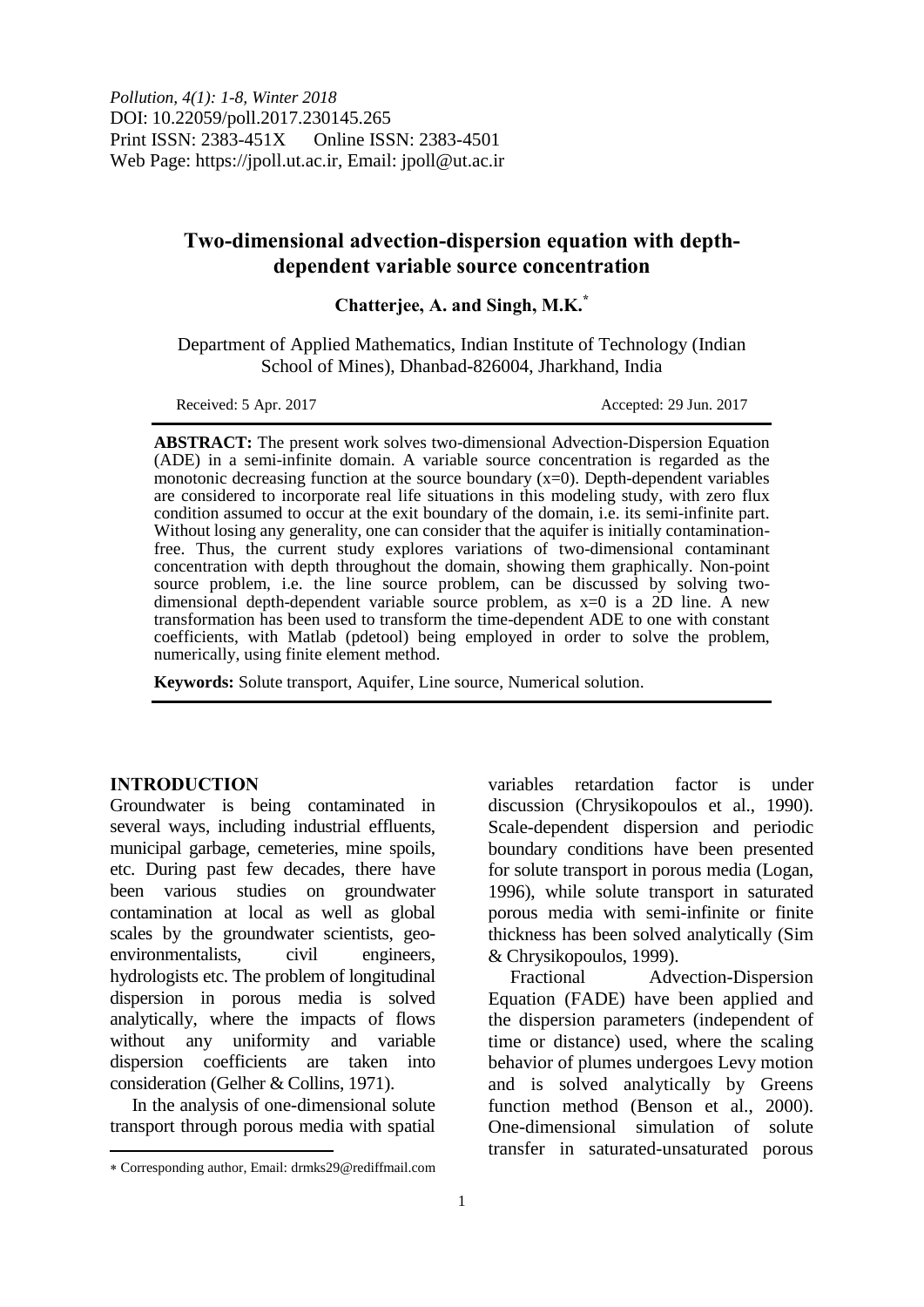media, using the discontinuous finite element method, has been discussed (Diwa et al., 2001). And for groundwater flow and radionuclide transport in a single fracture, analytical solutions have been explored with diffusion in surrounding rock matrix, using the symmetry reduction method (Saied & Khalifa, 2002).

An analytical solution for transient, unsaturated transport of water and contaminants through horizontal porous media has been presented with a range of analytical solutions, using similarity solutions for contaminant transport in unsaturated flow, derived using scale and time-dependent dispersivity (Sander & Braddock, 2005). Both analytical solution for transportation of decaying solutes in rivers with transient storage and first-order decay for non-conservative solutes, have been derived (Smedt, 2006). For pore-scale modeling of transverse dispersion in porous media, there has been a comparative study of transverse dispersion, experimenting on a range of Peclet numbers to successfully predict the tendency of the asymptotic macroscopic dispersion coefficient (Bijeljic & Blunt, 2007).

Analytical solutions for sequentiallycoupled one-dimensional reactive transport problems have been found (Srinivasan & Clement, 2008), and the one-dimensional analytical solution has been explored by means of Laplace transform technique with suitable initial and boundary conditions (Singh et al., 2009), as well as Laplace Transform Technique (Jaiswal et al., 2011). One-dimensional ADE with variable coefficients was solved analytically (Sander & Braddock, 2005; Singh et al., 2008; Chen & Liu, 2011; Chen et al., 2012a; 2012b). Analytical solutions of non-linear and variable-parameter transport equations for verification of numerical solvers were presented (Zamani & Bombardelli, 2013). The contaminant concentration prediction along unsteady groundwater flow was discussed (Singh & Kumari, 2014). The

ADE has been solved analytically for contaminant transport in the main fracture, surrounded by 2D matrix, in which parallel plate and cylindrical geometry are taken into consideration (Khalifa, 2003). Radial ADE with real life application has been considered and solved, analytically (Lai et al., 2016).

Numerical solution of complicated problems is frequently obtained by researchers and scientists all around the globe. One-dimensional solute transport equation is solved numerically, using finite element and finite difference methods, which have then been compared with one another (Van Genuchten, 1982). Moreover, the numerical correction for finite difference solution of advection and dispersion with reaction has been discussed and compared (Ataie-Ashtiani et al., 1996) and onedimensional ADE has been addressed in open channel with steady non-uniform flow (Ahmad et al., 1999), where in order to get the numerical results, finite difference and Crank-Nicolson methods were adopted for advection and diffusion processes, respectively. Numerical solution of contaminant transport through unsaturated porous media by means of element free Galerkin method has been taken into consideration (Kumar et al., 2007), with an unconditionally stable finite element (FEM) approach developed to solve the onedimensional FADE, based on Caputo definition of fractional derivative that has singularity at the boundaries (Huang et al., 2008). The simulation results could be improved by using the third kind of boundary with a fractional-order derivative as the inlet boundary condition. A semi analytical solution has been presented, which is based on the numerical solution for the transportation of conservative and nonreactive tracer (Zhang et al., 2012).

The present problem employed 2D ADE to model the system, in which the aquifer is initially free from any contamination. It also used percolation theory to model the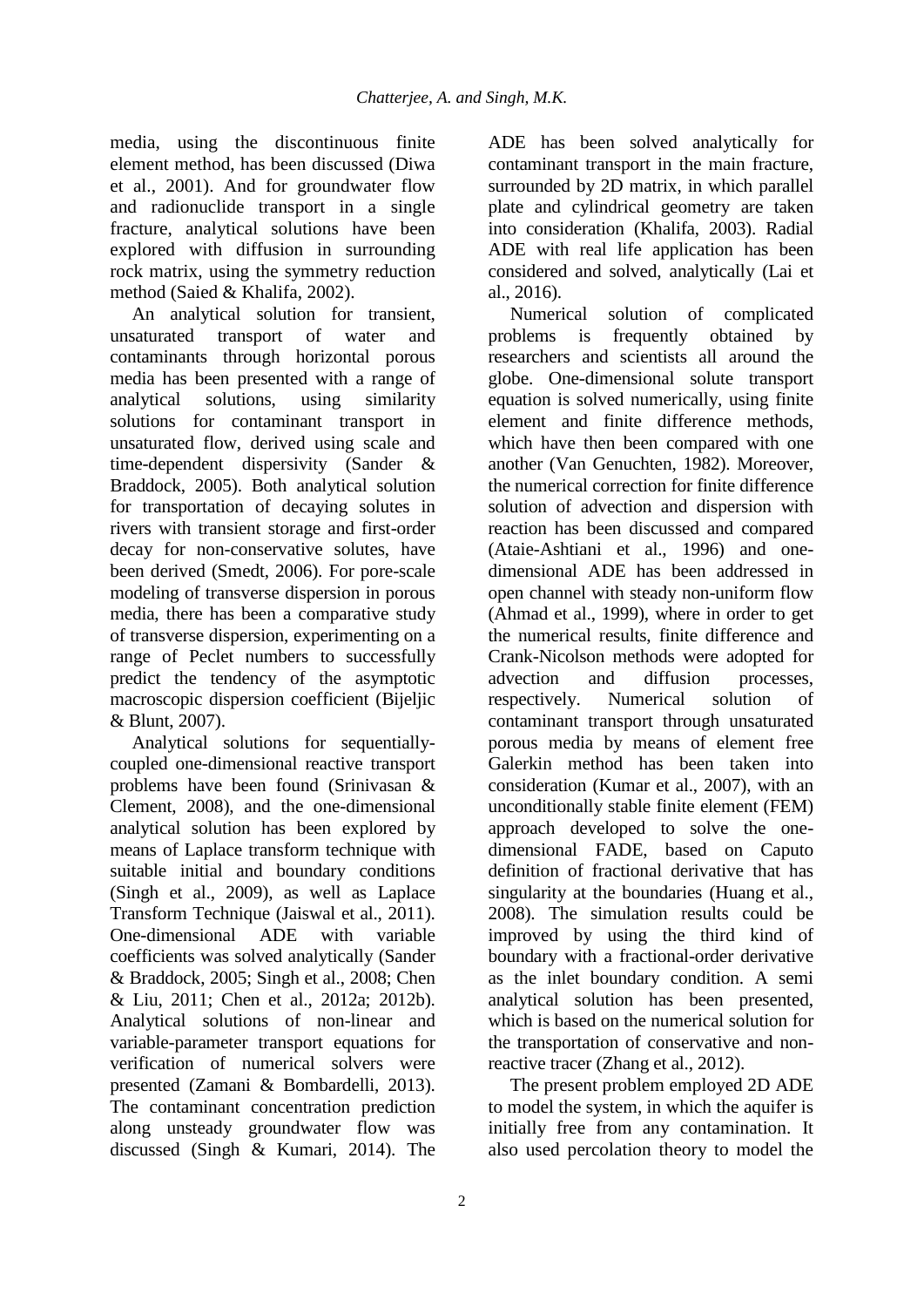solute transport in porous media in geochemistry, geomorphology, and carbon cycling (Hunt & Ghanbarian, 2016). The contamination, dependent on the time and/or space, was considered by previous researchers (Singh et al., 2009; Singh & Kumari, 2014; Singh et al., 2015) and analytic solutions were derived for aqueous and solid phase colloid concentrations in a porous medium, where colloids are subject to advective transport and reversible retention, dependent on time and/or depth (Leij et al., 2016). A fully-coupled depthintegrated model was considered and solved for surface water and groundwater flow; however, it differed from this problem (Li et al., 2016).

It is interesting to observe the case in hydrological aspects when the source is depth dependent variable, for as the depth increases or decreases, the source may vary too, accordingly, showing some impacts on the aquifer system. This variable source problem was explored too, as a non-point line-source problem, likely to be interesting for researchers who work on groundwater problems and Vedas zone hydrology. The velocity of groundwater was considered unsteady with solute transport occurring only in positive direction of x-axis, i.e. not against the direction of the flow. Matlab (pdetool) was used to solve the problem numerically, using finite element method. Figure 1 illustrates the physical model of the problem.



**Fig. 1. Model of the system**

### **MATHEMATICAL FORMULATION**

A depth-dependent variable source of contamination was considered through the zaxis, i.e. the inlet boundary, shown in Fig.1. A flux type boundary condition was taken into account at the semi-infinite extent  $(x, z \rightarrow \infty)$  of the aquifer, i.e., at the outlet boundary. The aquifer, itself, was initially contamination-free. A function  $g(z) = c_0 e^{-z}$ was considered to describe the source concentration at  $x=0$  and  $z>0$ , so this source acted throughout the depth axis, demonstrated in the Figure 1. It acted like a horizontal line source in inhomogeneous medium. In order to model the contaminant transport in the porous medium and the aquifer aquitard system, ADE was used. Groundwater has specific velocity and dispersion rate along various axes, where dispersion works in every direction of the domain; however, the major part of velocity acts along the x-axis. So in our recent problem we may be able to consider that there is no velocity along the z direction, and it only works in the positive x direction. Nevertheless, dispersion works on both x and z directions, as considered earlier. Twodimensional ADE was taken into consideration so that the system with time dependent velocity and dispersion coefficient could be modelled. According to hydrology literature, we may manage to assume that dispersion is directly proportional to velocity. Mathematical modeling of the two-

dimensional system is as follows:  
\n
$$
\frac{\partial C'}{\partial T'} = D_x \frac{\partial^2 C'}{\partial x^2} + D_z \frac{\partial^2 C'}{\partial z^2} - u(T') \frac{\partial C'}{\partial x}
$$
\n(1)

The initial and boundary conditions are as follows:

as follows:  

$$
C'(x, z, T') = 0
$$
,  $T' = 0$ ,  $x, z > 0$ , (2)

$$
C(x, z, I) = 0, I = 0, x, z > 0,
$$
  
\n
$$
C'(x, z, T') = g(z), x = 0, z > 0, T' > 0,
$$
  
\n(3)

$$
\frac{\partial C'}{\partial x} = 0 \text{ and } \frac{\partial C'}{\partial z} = 0 \quad \text{when} \quad x, z \to \infty \tag{4}
$$

where *C'* stands for the contaminant's contamination; *T'* for the time taken; and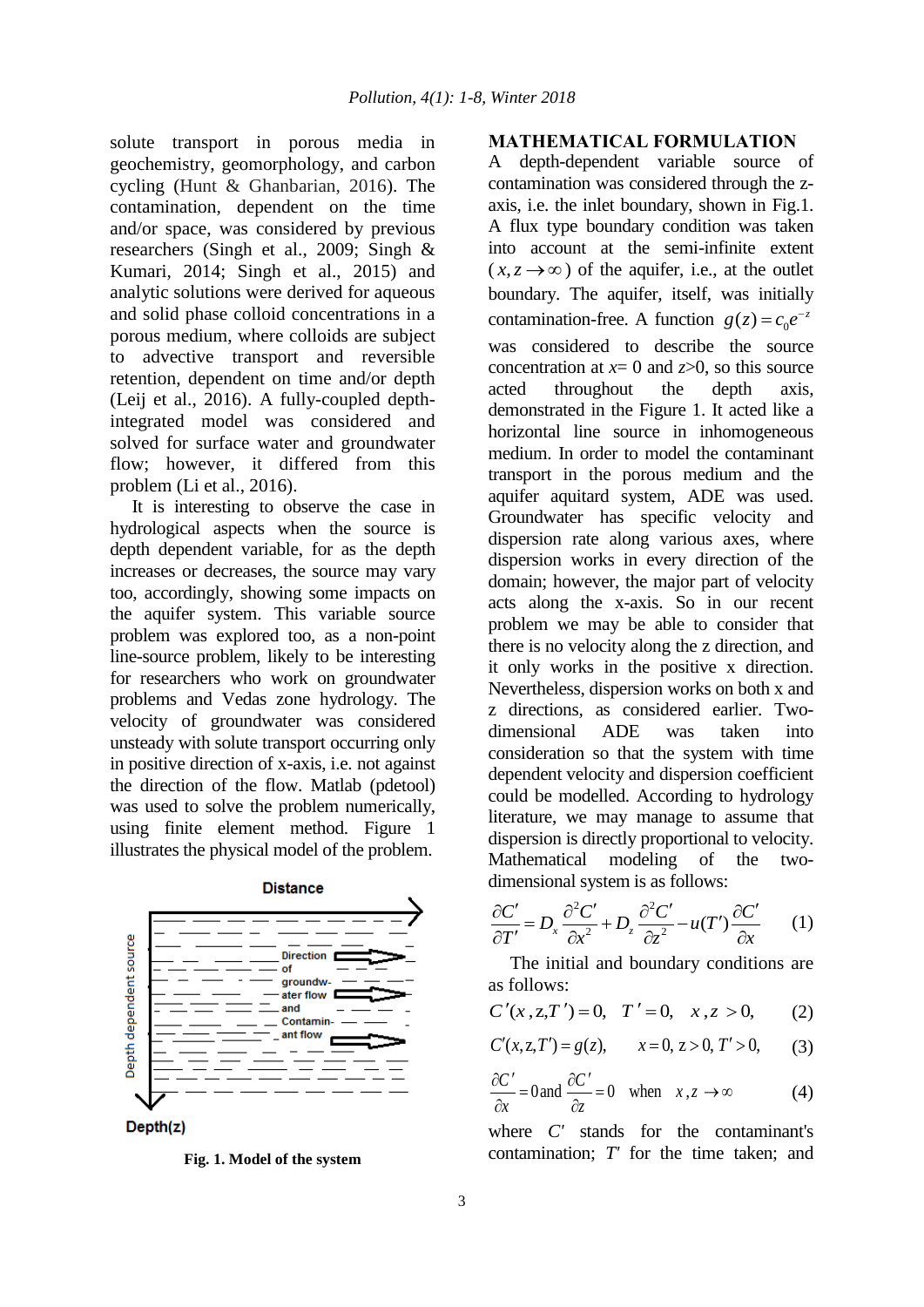$D_x$  and  $D_z$  for time-dependent dispersion along x and z directions, respectively. Furthermore,  $u(T')$  represents the velocity of the medium, transporting the solute particles along x axis, as we considered that it was on velocity, along z direction;  $c_0$  is constant.

### **Numerical solution**

Both velocity and dispersion are functions of time, i.e.  $u = u_0 f(T')$  and  $D_x = au = D_1 f(T')$ with  $D_z = bu = D_2 f(T)$ , respectively where *a* and *b* are dispersivities with  $au_0 = D_1$  and  $b u_0 = D_2$ . According to dispersion theory, dispersion is directly proportional to the velocity. Here  $f(T')$  was regarded as an exponentially-decreasing function, i.e.  $\exp(-mT')$ . This present paper also considered a fixed value of *m=*0.01.

Consider, 
$$
T = \int_{0}^{T} f(t^*)dt'
$$
 (5)

We used  $(5)$  on  $(1)-(4)$ , getting the

transform equations as follows:  
\n
$$
\frac{\partial C'}{\partial T} = D_1 \frac{\partial^2 C'}{\partial x^2} + D_2 \frac{\partial^2 C'}{\partial z^2} - u_0 \frac{\partial C'}{\partial x}
$$
\n(6)

The initial and boundary conditions are as follows:

as follows:  
\n
$$
C'(x, z, T) = 0
$$
,  $T = 0$ ,  $x, z > 0$ , (7)

$$
C'(x, z, T) = 0, \quad T = 0, \quad x, z > 0,
$$
  

$$
C'(x, z, T) = g(z), \quad x = 0, z > 0, T > 0,
$$
 (8)

$$
\frac{\partial C'}{\partial x} = 0 \text{ and } \frac{\partial C'}{\partial z} = 0 \quad \text{when} \quad x, z \to \infty \quad (8)
$$

Now we considered the transformation  $rac{C'}{\exp(-z)}$  $C = \frac{C'}{\exp(-z)}$ and using this transformation on

(6)-(9), we got the transform equation as follows:

$$
\frac{\partial C}{\partial T} = D_1 \frac{\partial^2 C}{\partial x^2} + D_2 \frac{\partial^2 C}{\partial z^2} -
$$
  

$$
(u_0 + 2D_2) \frac{\partial C}{\partial x} + D_2 C
$$
 (10)

The initial and boundary conditions are as follows:

$$
C(x, z, T) = 0, \t T = 0, \t x, z > 0,
$$
 (11)

$$
C(x, z, T) = c_0, \qquad x = 0, z > 0, T > 0,
$$
 (12)

$$
\frac{\partial C}{\partial x} = 0 \text{ and } \frac{\partial C}{\partial z} - C = 0 \quad \text{when} \quad x, z \to \infty \quad (13)
$$

Now equations (10)-(13) become ADE with constant coefficients and constant boundary conditions. As a result, we used Matlab in built function (pdetool) to solve this problem numerically, using finite element method. Where this FEM package implemented piecewise linear finite elements for 2D problems, being intended to accompany "Partial Differential Equations: Analytical and Numerical Methods" (second edition) by Mark S. Gockenbach.

### **RESULT AND DISCUSSION**

The present work solved two-dimensional ADE, where the source depended on another variable, namely the depth, meaning that the contaminant's contamination decreased or increased with the depth. It was considered that the aquifer was initially contaminantfree. Figure 2 shows initial dispersion  $D_1=$ 0.1 km<sup>2</sup>/year and  $D_2$ = 0.1 km<sup>2</sup>/year, initial velocity  $\mu_0$ = 0.09 km/yaer and fixed time  $t_0$ = 10 year to get the concentration profile with depth and distance. If we consider the change of *z*, we then see that the contaminant concentration peak is the highest at *z*=0 and whenever *z* increases the peak of the concentration declines, accordingly, as the source term is also decreased. From Figure 2, it can also be observed that after a certain distance the contaminant concentration decreased, tending towards zero. It is also clear from Figure 2 that when z as well as x ascended, then the pollutant inflicted more impact, i.e. it took much distance to lose its harmful nature. The contaminant concentration depended on the depth, which can be observed by solving two-dimensional ADE with line source problem, while the contaminant concentration depended on the depth.

Figure 3 shows contaminant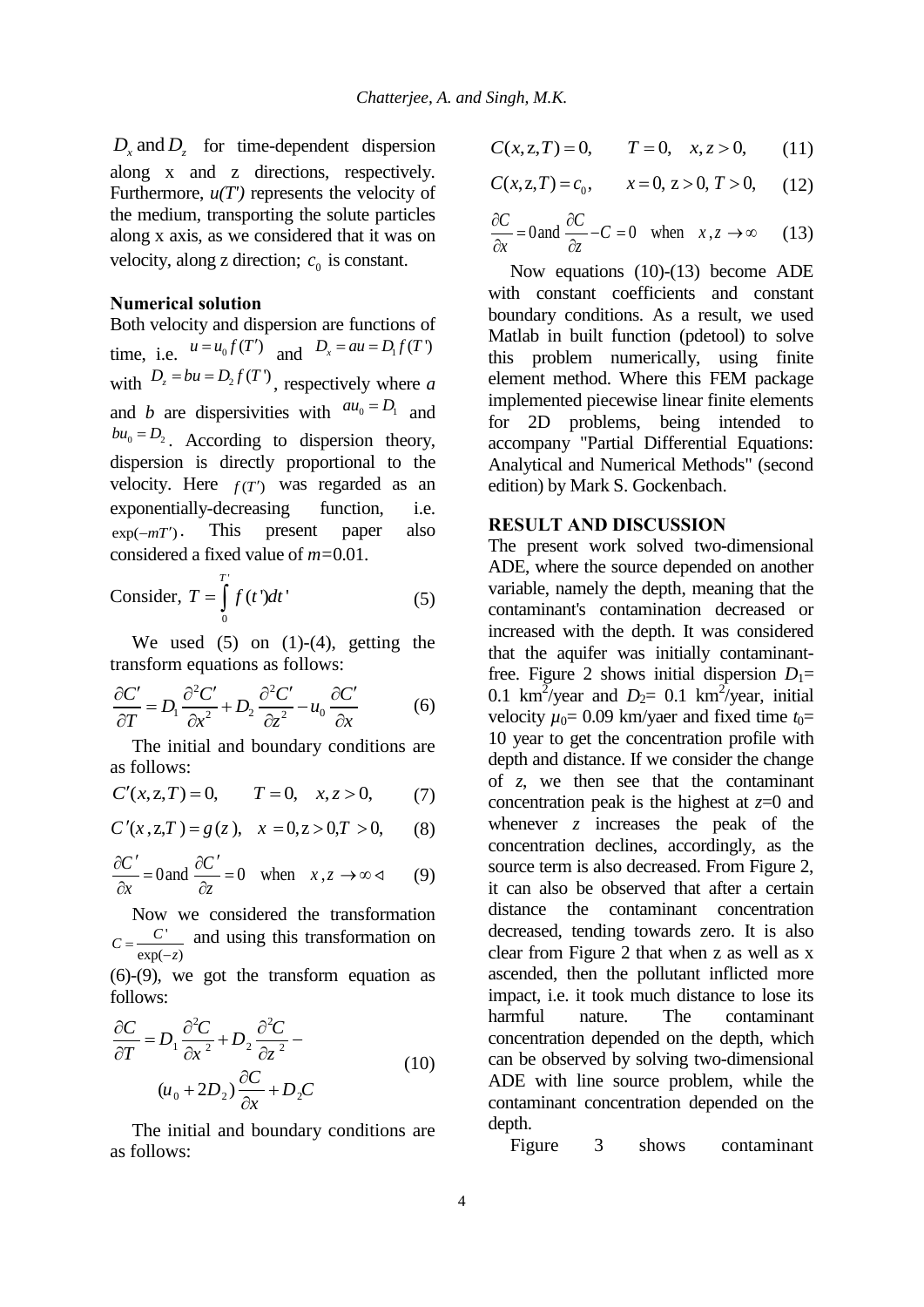concentration with depth and distance by using contour plotting. It is clear from Figure 3 that near  $z= 0$  km, the contaminant concentration was maximum and after z= 0.7 km, it became negligible. It is also clearly observed from the figure after what distance, we can safely use the groundwater. Both of the concentration profiles asymptotically tended to zero after a certain distance. It is also observed that although the concentration was higher at the beginning, it was neutralized after some distance and depth. Figure 4 shows the deformation of the domain as mesh/grid and, simultaneously demonstrating the contaminant concentration level.



**Fig. 2. Contaminant concentration with depth and distance variables for fixed time** *t***0= 10 years**



**Fig. 3. Contour plotting of contamination level with distance and depth**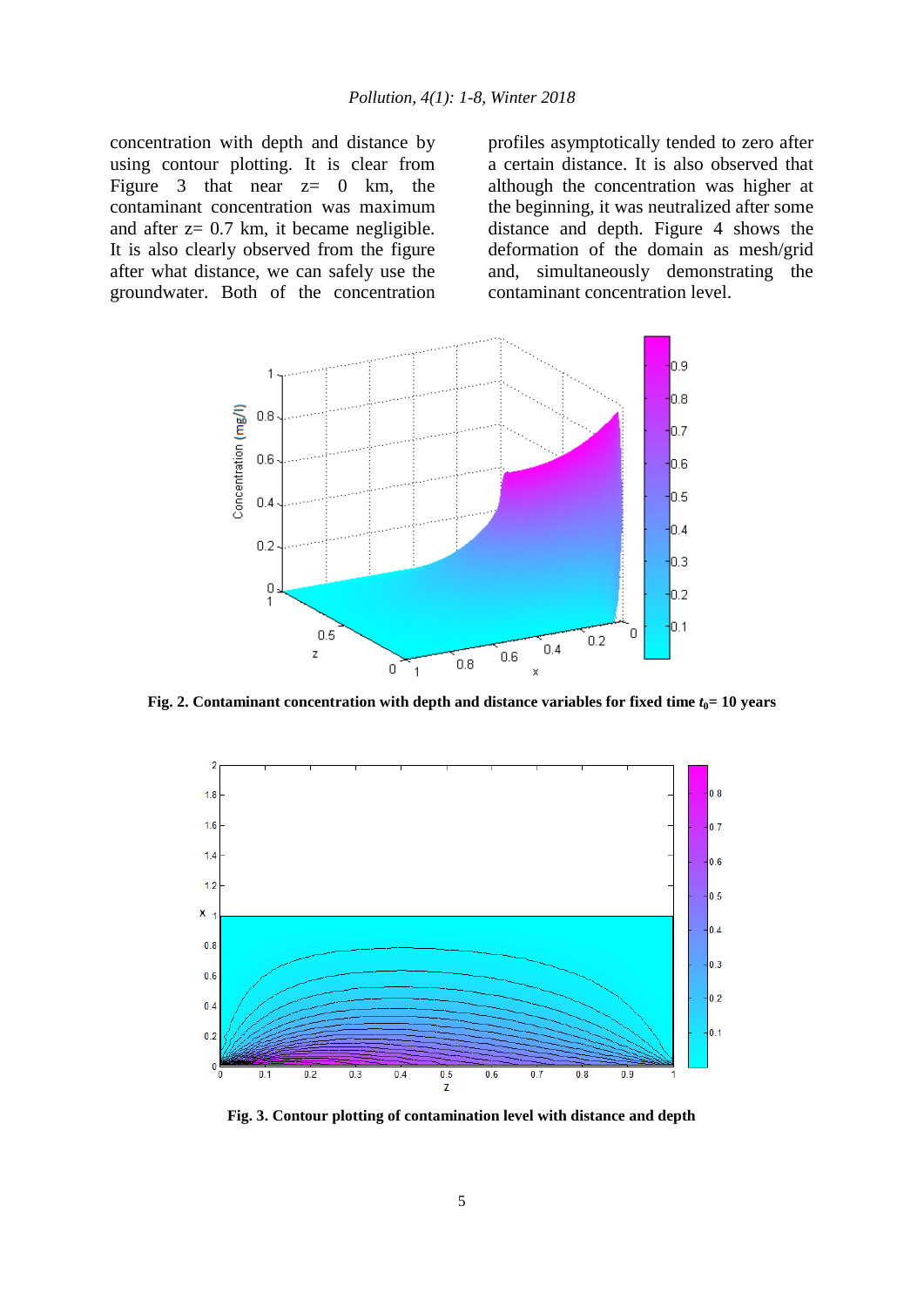

**Fig. 4. Contaminant concentration with depth and distance with deform mesh**

#### **Implementation**

We can find some real life application of the system, as the contaminant decreased the soil, due to dispersion and gravity, only to lose its contamination level, afterwards. More than 95% of the samples were collected from streams, and almost 50% of them, collected from wells, contained at least one pesticide (Gilliom et al., 1999). The impact of pesticides on streams and groundwater has been discussed where pesticides are commonly found in streams than in groundwater. It has been found that more than 50% of the wells in shallow groundwater and 33% of the deeper wells in major aquifers are contaminated with one or more pesticides (Gilliom, 2007). The authors discussed the mobility and degradation of pesticides in soils as well as the pollution of groundwater resources about the influence of physical and chemical characteristics of the soil on the sorption/desorption and degradation of pesticides and their access to groundwater and surface waters (Arias-Estévez et al., 2008). So it is clear from the study that the waste or contaminants would permeate the soil and these contaminants could behave like a non-point depth-dependent source in the real life situation. Here as we

considered that  $x= 0$  in the boundary condition, the non-point source became line-source. So this concept may be of interest to researchers, working on surface water hydrology or soil contamination problem.

We may present a real life scenario as an example of this type of model. Some industries drown their wastes into the soil, which may in turn mix with the aquifer. After a certain span of time, they drown their wastes into the soil at different depths and subsequently the aquifer may be contaminated with depth-dependent sources, too. There are some contaminants, existing in the atmosphere, undergoing some decay with the depth, which can also be modeled using this formulation.

### **CONCLUSION**

We may conclude from this study that:

1. By addressing and solving twodimensional depth-dependent source problem via finite element method, it can be shown that depth-dependency affects groundwater contamination problem, which is not yet considered.

2. A non-point line source problem can also be interpreted by solving twodimensional depth dependent problem as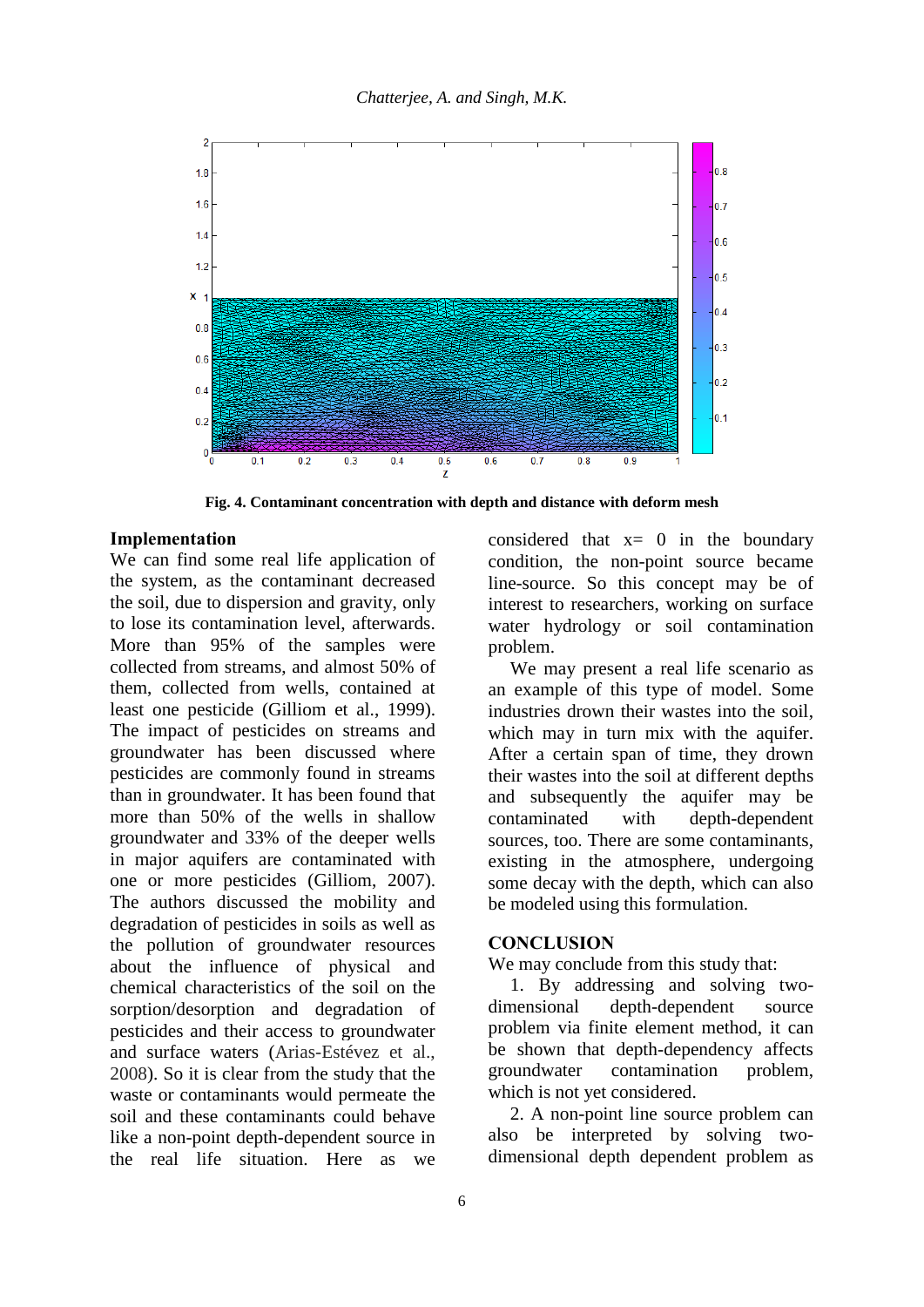we consider the source is acting entirely on the z axis, which is a line source.

3. The peak of contaminant concentration can be reduced significantly after a certain distance and it may be further reduced to a constant value.

#### **Acknowledgment**

The authors are thankful to Indian Institute of Technology (Indian School of Mines), Dhanbad for providing financial support to Ph.D. candidates under the JRF scheme.

#### **REFERENCES**

Ahmad, Z., Kothyari, U.C. and Ranga Raju, K.G. (1999). Finite difference scheme for longitudinal dispersion in open channels. J. Hydraul. Research, 37(3): 389-406.

Arias-Estévez, M., López-Periago, E., Martínez-Carballo, E., Simal-Gándara, J., Mejuto, J.C. and García-Río, L. (2008). The mobility and degradation of pesticides in soils and the pollution of groundwater resources. Agriculture, Ecosystems & Environment, 123(4): 247-260.

Ataie-Ashtiani, B., Lockington, D.A. and Volker, R.E. (1996). Numerical correction for finite difference solution of the advection dispersion equation with reaction. J. Contam. Hydrol., 23: 149- 156.

Benson, A.D., Wheatcraft, S.W. and Meerschaert, M.M. (2000). Application of a fractional advectiondispersion equation. Water Resour. Res., 36(6): 1403-1412.

Bijeljic, B. and Blunt, M.J. (2007). Pore-scale modeling of transverse dispersion in porous media. Water Resour. Res., 43; W12S11, doi: 10.1029/2006WR005700.

Chen, J.S. and Liu, C.W. (2011). Generalized analytical solution for advection-dispersion equation in finite spatial domain with arbitrary time-dependent inlet boundary condition. Hydrol. Earth Sys. Sci., 15: 2471-2479.

Chen, J.S., Lai, K.H., Liu, C.W. and Ni, C.F. (2012a). A novel method for analytically solving multi-species advective-dispersive transport equations sequentially coupled with first-order decay reactions. J. Hydrol., 420-421(14): 191-204.

Chen, J.S., Liu, C.W., Liang, C.P. and Lai, K.H. (2012b). Generalized analytical solutions to sequentially coupled multi-species advectivedispersive transport equations in a finite domain subject to an arbitrary time-dependent source boundary condition. J. Hydrol., 456-457(16): 101- 109.

Chrysikopoulos, C.V., Kitanidis, P.K. and Roberts, P.V. (1990). Analysis of one dimensional solute transport through porous media with spatially variable retardation factor. Water Resour. Res., 26(3): 437-446.

Diwa, E.B., Lehmann, F. and Ackerer, Ph. (2001). One dimensional simulation of solute transfer in saturated-unsaturated porous media using the discontinuous finite element method. J. Contam. Hydrol., 51(3-4): 197-213.10

Gelher, L.W. and Collins, M.A. (1971). General analysis of longitudinal dispersion in non uniform flow. Water Resour. Res., 7: 1511-1521.

Gilliom, R.J. (2007). Pesticides in US streams and groundwater. Environmental Science & Technology, 41(10): 3408-3414.

Gilliom, R.J., Barbash, J.E., Kolpin, D.W. and Larson, S.J. (1999). Peer reviewed: testing water quality for pesticide pollution. Environmental Science & Technology, 33(7): 164A-169A.

Huang, Q., Huang, G. and Zhan, H. (2008). A finite element solution for the fractional advection dispersion equation. Advances in Water Resources, 31: 1578-1589.

Hunt, A.G. and Ghanbarian, B. (2016). Percolation theory for solute transport in porous media: Geochemistry, geomorphology, and carbon cycling. Water Resour. Res., 52(9): 7444-7459.

Jaiswal, D.K., Kumar, A., Kumar, N. and Singh, M.K. (2011). Solute transport along temporally and spatially dependent flows through horizontal semiinfinite media: dispersion proportional to square of velocity. J. Hydrol. Engg., 16(3): 228-238.

Khalifa, M.E. (2003). Some analytic solutions for the advection-dispersion equation. Appl. Math comput., 139: 299-310.

Kumar, R.P., Dodagoudar, G.R. and Rao, B.N. (2007). Meshfree modeling of one dimensional contaminant transport in unsaturated porous media. Geomechanics and Geoengineering: An International Journal, 2(2): 129-136.

Lai, K.H., Liu, C.W., Liang, C.P., Chen, J.S., & Sie, B.R. (2016). A novel method for analytically solving a radial advection-dispersion equation. J. Hydrol., 542: 532-540.

Leij, Feike J., Bradford, Scott A., Sciortino, Antonella (2016). Analytic solutions for colloid transport with time- and depth-dependent retention in porous media. J. Contam. Hydrol., doi: 10.1016/j.jconhyd.2016.10.006.